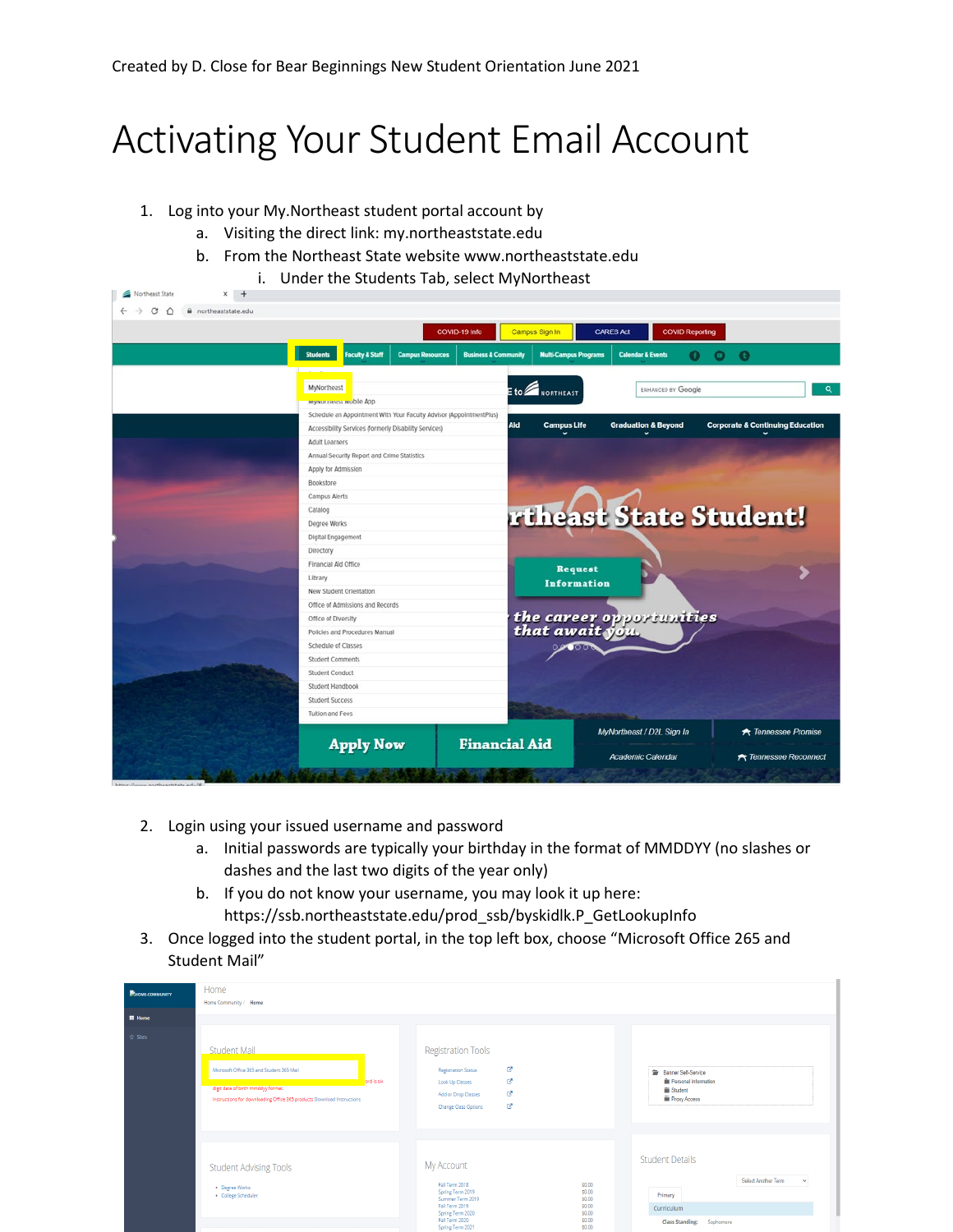4. When prompted, enter your username followed by @stumail.northeaststate.edu



- 5. Select Next
- 6. Enter your password
	- a. Passwords are initially set to your 6 digit birthday in the format of MMDDYY (no slashes or dashes and the last two digits of the year only)

| Enter password     |         |
|--------------------|---------|
|                    |         |
| Forgot my password |         |
|                    | Sign in |

- 7. You will be asked to set up additional verification by entering a phone number and alternate email address
- 8. Once additional verification steps are complete, you will be logged into your Office 365 Account

| C<br>∩<br>$\leftarrow$<br>$\rightarrow$ | ■ office.com/?auth=2                                                                                 |                  |                                                         | ☆ ▲     |  |
|-----------------------------------------|------------------------------------------------------------------------------------------------------|------------------|---------------------------------------------------------|---------|--|
| m<br>Office 365                         | $Q$ Search                                                                                           |                  |                                                         | ₿,<br>懲 |  |
| A<br>$\odot$                            | Good morning                                                                                         |                  | Install Office V                                        |         |  |
|                                         | Shared Favorites<br>All<br>My recent                                                                 |                  | $\nabla$ $\bar{\uparrow}$ Upload<br>Type to filter list |         |  |
|                                         | Modified $\vee$<br>Name                                                                              | Shared by $\sim$ | Activity $\sim$                                         |         |  |
|                                         | Sources matched with characteristics<br>Mar 25, 2020<br>w<br>stumailnortheaststate-mv.sharepoint.com |                  |                                                         |         |  |
| $\circ$                                 | Student Rep FAC Meeting Agenda 03162021                                                              | Neubrander.      | Northeast State students                                |         |  |
|                                         | Click the Outlook Icon to                                                                            | James            | can use the online Office                               |         |  |
| 内:                                      | access your student email                                                                            | James            | 365 portal to use word,                                 |         |  |
|                                         | account!                                                                                             |                  |                                                         |         |  |
|                                         | ⊷<br>Vital Signs                                                                                     | James            | excel, powerpoint, ext. or                              |         |  |
|                                         | VernonRussell_DA<br>w.<br>clinical make up work                                                      | Jamie            | download the Office suite                               |         |  |
|                                         | Student Clinical Replacement Worksheets NRSG 1710 sar<br>w<br>clinical make up work                  | Jamie            | to their personal devices.                              |         |  |
|                                         | Student Clinical Replacement Worksheets NRSG 1710_rus<br>$W =$<br>clinical make up work              | Jamie            | Jamie sent this<br>R<br>Sep 27, 2020                    |         |  |
|                                         | Student Clinical Replacement Worksheets NRSG 1710_Par<br>$\mathbf{w}$<br>clinical make up work       | Jamie            | Jamie sent this<br>R<br>- 0<br>Sep 27, 2020             |         |  |
|                                         | Student Clinical Replacement Worksheets NRSG 1710 mo<br>w<br>clinical make up work                   | Jamie            | Jamie sent this<br>8 <sub>0</sub><br>Sep 27, 2020       |         |  |